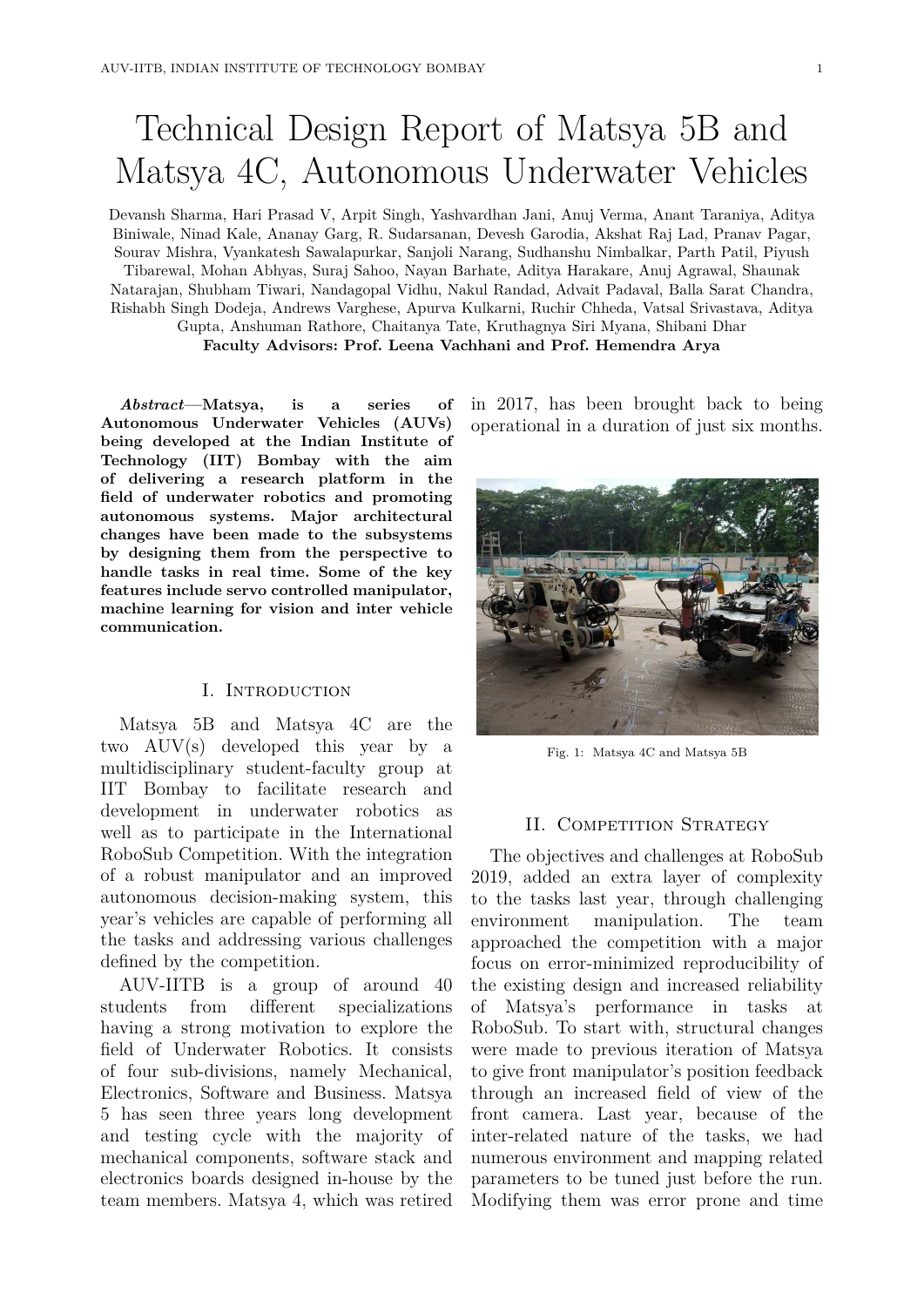consuming, hence a major re-structuring was done in the software architecture this year. This was done by incorporating abstractions in parameters in the architecture itself and also have different sanity checks and data validation scripts.

At RoboSub '19, we are planning to deploy two vehicles, Matsya 5B and Matsya 4C. Matsya 5 will head for the 'Drop Garlic' after going through the gate, while Matsya 4 would focus on completing initial tasks, the gate and then the two buoys. This way the better equipped Matsya 5 would get more time on manipulation tasks while Matsya 4 attempts the gate and buoys. Matsya 4 after attempting the single buoy, would move on to face the claimed side of the three sided buoy and touch it. In 'Drop Garlic', both markers will be dropped in the closed section, instead of the open section with the help of the marker dropper. We plan to collect the garlic from the gate using our front manipulator and drop them at the open side of 'Drop Garlic'. We will go for the random pinger for Matsya 5 to attempt 'Stake through Heart' and 'Expose to Sunlight' tasks.

#### III. Vehicle Design

The development, design and research works of the team was focused mainly on improvements in avenues leading to more capable and reliable systems. We concentrated both on making the current system robust like space optimization, improved sub-systems and at the same time explored new technologies like machine learning, under water communication. Sufficient time was spent in testing and optimizing each of the modules in all the sub-divisions.

# *Machine Learning for vision*

Visual feed is very susceptible to lighting conditions, depth, colors in the object, hence making it extremely difficult to use only standard image processing tools like color detection, morphological operations and get results for tasks with complex designs. This year we have tried to use Machine Learning based approaches for object detection to make our system robust against varying conditions. We tried YOLO[1] v2 and v3 and different CNN network designs which could perform fast enough on real time image feed. For most tasks the accuracies are good and in complex tasks the performance is better than our previous approach.



Fig. 2: wolf and bat detection from vision

#### *Underwater Communication*

As we are competing with two vehicles at RoboSub and have constraint of single DVL, simultaneous localization could only be achieved by underwater communication. For in-air testing and designing of the protocols, we built our own transmission and receiver system over which we ran a UART communication protocol to establish two vehicle communication. With speaker emitting a certain frequency, mounted on a Matsya 4 without DVL, Matsya 5B with DVL can detect its position by using the time-differences in getting the signal at its four hydrophones (Acoustic localization). The actual position of Matsya 4 will be calculated by Matsya 5 and sent back through a speaker. Matsya 4 using its hydrophone can detect and process it to extract data.

# *Improved and Reliable Manipulator*

This year's Matsya has an improved front manipulator with an end-effector and a human-arm like shoulder-elbow gripping design. Finger like end-effector was introduced this year to tackle the gripper related tasks. Most of those tasks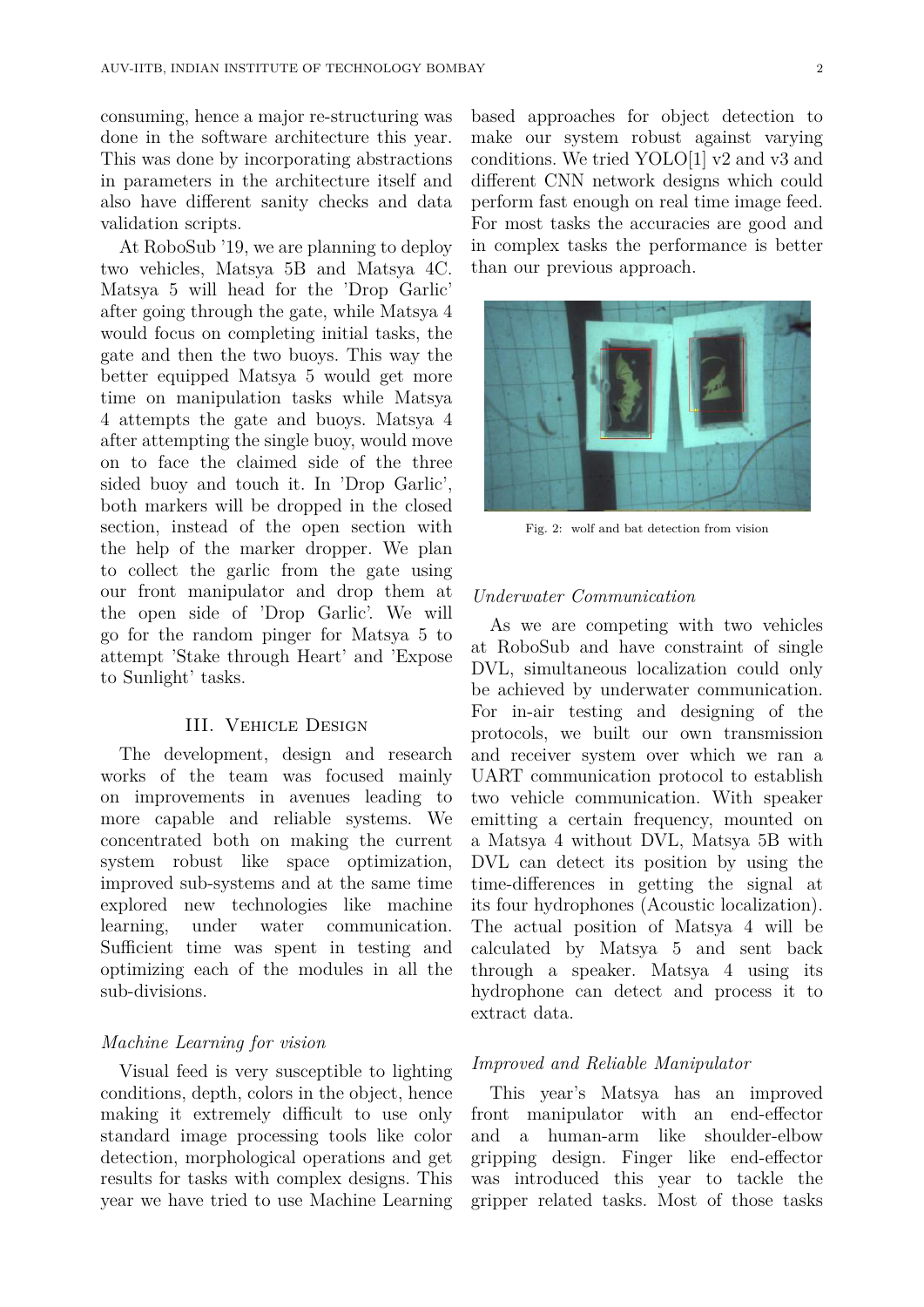involved gripping an open frame object. Disc coupling was introduced in "shoulder"



Fig. 3: CAD of Arm on Matsya 5B

joint to eliminate play error while reducing shear stresses in a overall small form factor.

#### *In-house DAQ communication interface*

For sampling data form the hydrophones we have a Data Acquisition (DAQ) system, communication with which requires running a Windows node in the virtual environment, as its library supports Windows while all our code runs on a Ubuntu system. Running a Virtual Machine caused unreliability including not being able to establish connection with the VM player or not being able to communicate with DAQ. To solve this we did a reverse engineering to find the working of the library for communication with DAQ and tried to simulate it from Ubuntu itself. We are now able to connect to the DAQ system and able to communicate data, this led to a more reliable system and also giving us a lot more control and a closer look at the communication channel.

#### *Space Optimization and Restructuring*

To provide the front camera a better field of view, without altering the length of the vehicle, a new space-optimized DVL hull was designed which occupies 22% lesser volume than the previous hull. The hull body is made from Al-Alloys which provides it a safety factor of *>*2 at 20m depth while resulting in 35% weight reduction.

#### *Mission planner*

The mission planner is the module for dynamically selecting the task. It has to

take care of the requirements of tasks, time remaining, distances of tasks and number of attempts per task. So deciding when to do what requires lot of information processing and conditions to check, requiring lot of data and parameter values to be fed by us, thus leading to more chances of manual errors. Hence this time the design is based on providing layers of abstractions, such that the parameters that are specific to tasks are in the inner layer and would be tuned during the testing and can be then left untouched and only the information which are run specific is exposed in the outer layer. This helped in building a more modular structure thus making writing tasks more easier and less error prone.

#### *Compact Elec Stack*

With space constraints due to GPU and ESCs' mounting on the hull, Elec stack is designed to fit in half the place as compared to last year. The backplane based modular system provides an interface for electronic boards to be plugged in directly, thus avoiding a huge amount of wiring. The communication platform used is on-board Controller Area Network (CAN). The system faces a huge hoard of messages sent by the various node to each other and it is what makes the vehicle a very interconnected one. Safety features such as reverse battery voltage protection, over-current protection, soft kill for thrusters are also added.



Fig. 4: Elec stack in Matsya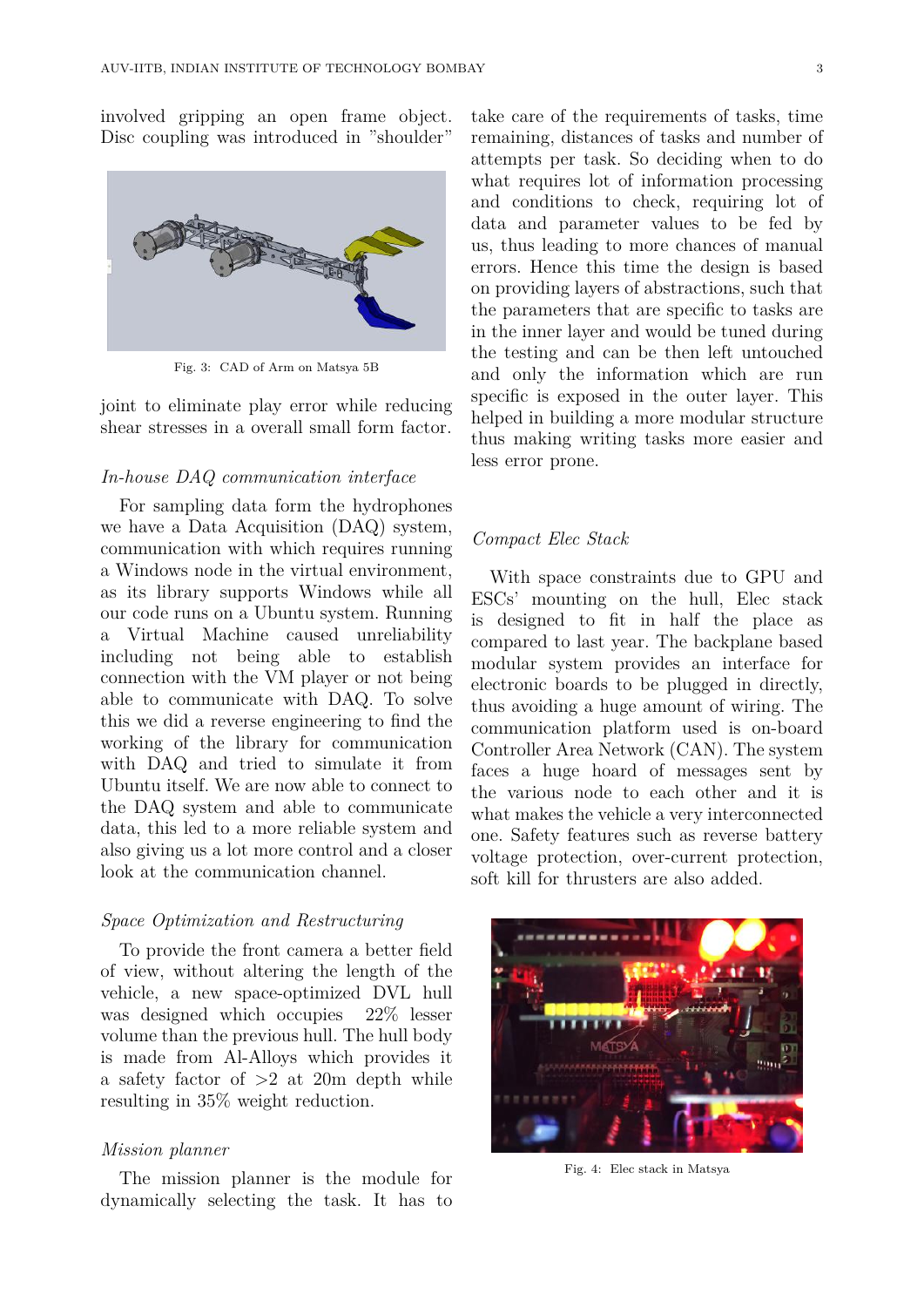# IV. Experimental results

# *Tests on Simulator*

Some logical errors in the code gets removed by test benches but for testing different heuristics it becomes essential to have an arena like setup where complete code for the Matsya can be tested and analyzed.

- Controls: The six DOF PID controller was tuned in the simulator by a novel autotuning algorithm designed using the genetic algorithm. The control error in orientation was less than a half a degree and in position, it was less than a centimeter.
- Sensors and noise: The data from the physics model is intentionally shifted and modified to simulate the offsets in placement of the sensors like DVL, Pressure Sensor and IMU and also synthetic noise is added in order to test the robustness of our algorithms. For vision, the background near the tasks was changed to images from transdec for testing object detection.
- Tasks: Models of this year's tasks were made using Gazebo's model editor. Texture mapping was done on the parts of a task to simulate the visual aspect. Multiple tasks were arranged to get an approximation to the RoboSub arena, using which the code is tested before pool testing.



Fig. 5: Gazebo model for Jiangshi

#### *Pool testing of tasks*

Initially, videos were taken of each task under different environmental conditions for

training and testing the neural networks, and then the overall tasks were tested.

- 1) Qualification task: This task was tested in two parts: gate and the pole. Gate detection and passing through it, pole detection and taking U-turn around it, and finally both integrated together for the complete task.
- 2) Enter the Undead Realm: This task is similar to the qualification task and was completed in a short span of time. We focused on moving through the 40% section.
- 3) Slay Vampires: We tested the state machine to attempt the single buoy and then the three sided one from all the three sides.
- 4) Drop Garlic: First we tested the detection and centering over both bins collectively. Then tested the simpler part of dropping markers in the open side. After testing on detection and aligning for actuating the lever, we plan to move the lever and eventually to drop both markers in the initially closed side.
- 5) Stake through Heart: We perfected searching and centering before the task using the complete board for detection, then we tested centering and torpedo shooting through the heart shaped hole, and then trained the model to identify the open and closed ovals. After testing shooting through the open hole, we worked on improving the lever actuation to open the initially closed oval.



Fig. 6: Props for coffin and Dracula

6) Pinger and arm manipulation: The pinger localization was tested and improved to center over pinger such that the nearby props are visible to the bottom camera when the pinger tasks gets completed. We tested gripping of all the manipulation tasks with the gripper.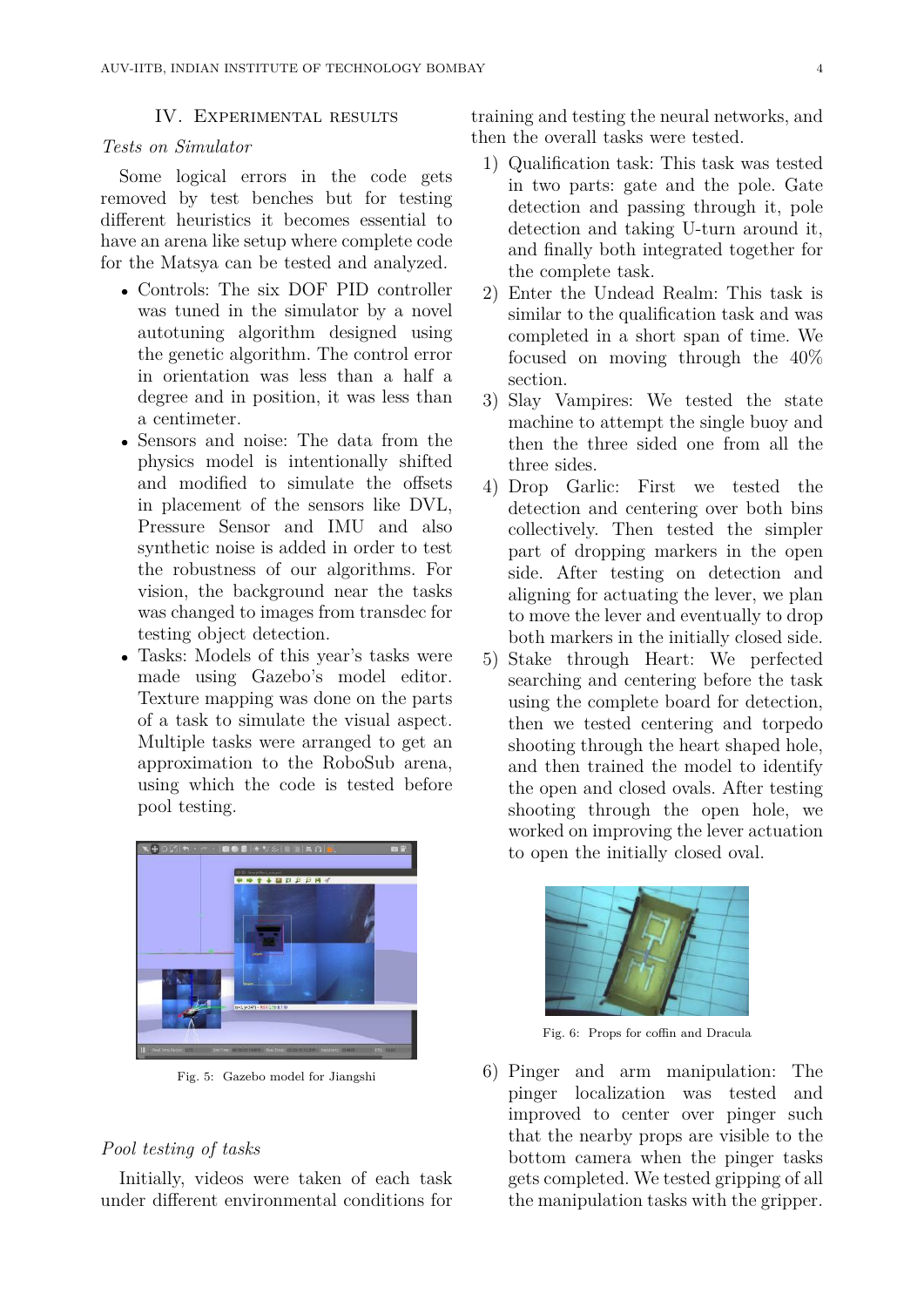# *Testing of different sub-systems*

- Machine Learning for vision: To choose the best model and tune the hyper-paramters, we started training YOLO on dataset of previous years' tasks. We needed a model which could be trained with dataset containing images mostly from our pool and should be able to work in the RoboSub arena. We tested on YOLO version 2 and version 3, since the accuracies gained was similar when trained sufficiently. We decided on using YOLO v2 since it is a smaller network and requires less GPU memory which is compatible with our on-board GPU, Nivida GTX 1660.
- Underwater Communication: We initiated our testing with in-air setup with 30W air-speaker and microphone. Communication was achieved with FSK modulation using two frequencies differing by 5khz. At the receiver end, the signal is amplified and demodulated to get the data. We used UART communication protocol for data transmission, as it is similar and have small package size. We were able to send and receive data with the speed of 300baud/sec in air.
- In-air Waterproofing: To ensure waterproofing of pressure hulls and detect leakage points, we devised a mechanism by using pressure sensor, vacuum pump and a safety valve. The hulls are vacuumed to create actual pressure conditions and then pressure readings, taken from the valve, are plotted. The time constant of the curve was found to be proportional to the diameter of the possible leakage point and hence appropriate action can be taken after initial observations. This mechanism helps us to find leaks that might have come up with time and can save the electronics and sensors from getting damaged.
- Depth Analysis of DVL Hull using ANSYS: We have ensured the strength of the pressure hull by running simulations on ANSYS Static

Structural. Thus, finite element analysis is used to check the safety factor and deformation in hulls when pressure equivalent to that exerted by water at target depth is applied.



Fig. 7: ANSYS of DVL Hull at 20m depth

#### V. Acknowledgements

We would like to thank the Industrial Research and Consultancy Centre of IIT Bombay and the National Institute of Ocean Technology Chennai for continuous administrative and monetary support during the project and for hepling us participate in RoboSub 2019. The support of the Dean R&D's office was essentially crucial in the successful execution of the project. We would also like to thank Prof. PSV Nataraj from System and Control Department IIT Bombay, for issuing us a GPU on which we could train our Machine Learning Models. Big thanks to RoboNation as well for gifting us Nvidia Jetson TX2, with which we were able to revive Matsya 4.

We sincerely appreciate the generous support from our sponsors. They played an instrumental role in helping us meet our goals within our budget constraints. Special thanks to our vendors Blue Robotics and Teledyne RDI for their support in case of technical problems.

#### **REFERENCES**

- [1] Joseph Redmon, Santosh Divvala, Ross Girshick, Ali Farhadi, *You Only Look Once: Unified, Real-Time Object Detection* 2015.
- [2] Welch, Greg and Bishop, Gary, *An Introduction to the Kalman Filter.* 1995.
- [3] Ashok Kumar Tellakula, *Acoustic Source Localization Using Time Delay Estimation.* 2007.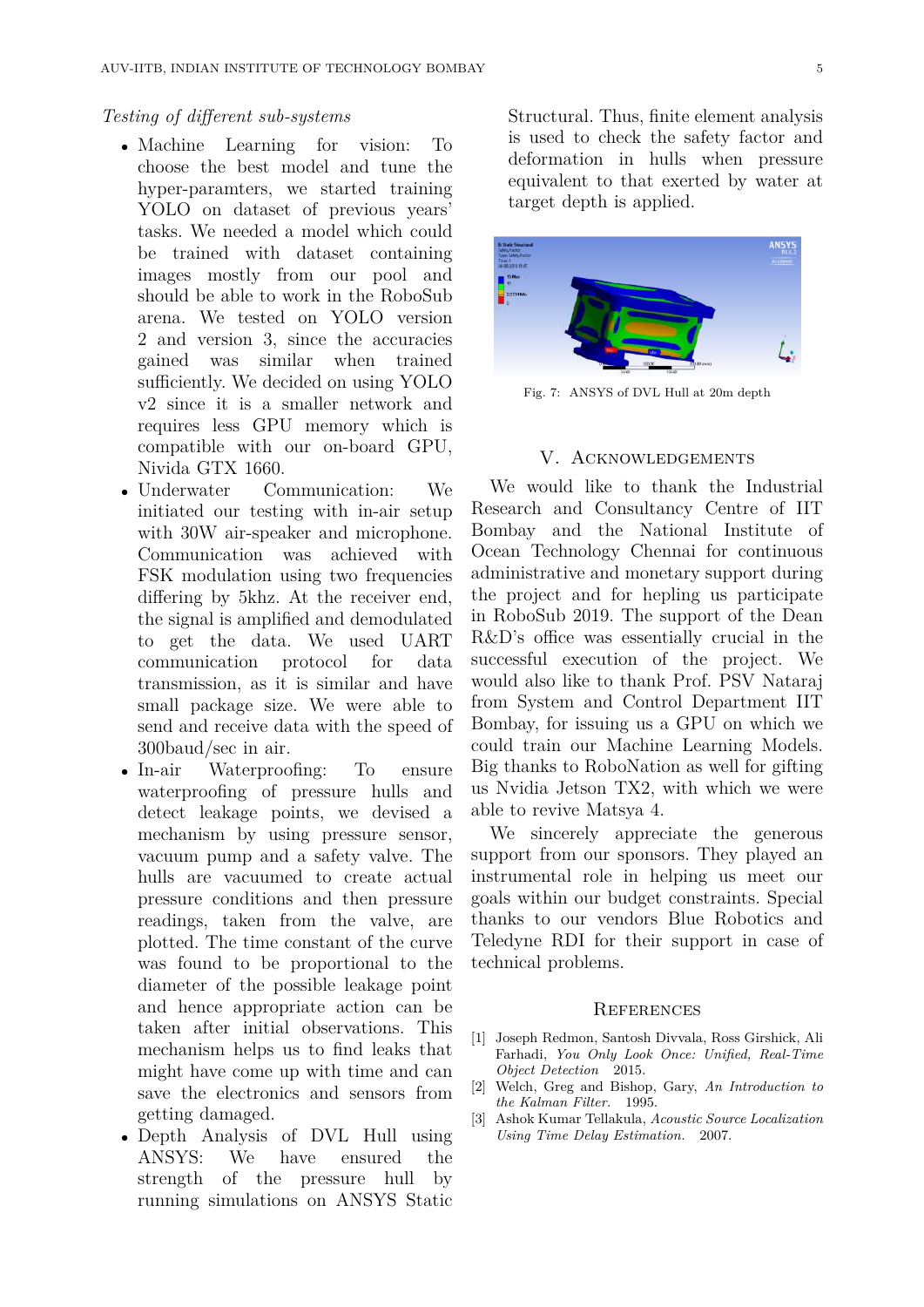| <b>Subjective Measures</b>                         |                                   |                 |        |  |  |
|----------------------------------------------------|-----------------------------------|-----------------|--------|--|--|
|                                                    | Maximum Points                    | Expected Points |        |  |  |
|                                                    |                                   | Points          | Scored |  |  |
| Utility of team website                            | 50                                | 45              |        |  |  |
| Technical Merit (from journal paper)               | $\overline{150}$                  | 150             |        |  |  |
| Written Style (from journal paper)                 | 50                                | 45              |        |  |  |
| Capability for Autonomous Behavior                 | 100                               | 90              |        |  |  |
| (static judging)                                   |                                   |                 |        |  |  |
| Creativity in System Design (static                | 100                               | 90              |        |  |  |
| judging)                                           |                                   |                 |        |  |  |
| Team Uniform (static judging)                      | 10                                | 9               |        |  |  |
| Team Video                                         | 50                                | 45              |        |  |  |
| Pre-Qualification Video                            | 100                               | 100             |        |  |  |
| Discretionary points static<br><i>(static)</i>     | $\overline{40}$                   | $\overline{35}$ |        |  |  |
| judging)                                           |                                   |                 |        |  |  |
| Total                                              | 650                               | 609             |        |  |  |
|                                                    | <b>Performance Measures</b>       |                 |        |  |  |
|                                                    | Maximum Points                    |                 |        |  |  |
| Weight Matsya 4C                                   | acc. Table $1/$ Vehicle           | $\overline{35}$ |        |  |  |
| Weight Matsya 5B                                   | acc. Table 1/ Vehicle             | $-140$          |        |  |  |
| Marker/Torpedo over weight or size by              | minus $500 / \text{marker}$       | $\theta$        |        |  |  |
| $<\,10\%$                                          |                                   |                 |        |  |  |
| Gate: Pass through                                 | 100                               | 100             |        |  |  |
| Gate: Maintain fixed heading                       | 150                               | 150             |        |  |  |
| Gate: Coin Flip                                    | 300                               | 300             |        |  |  |
| Gate: Pass through 60% section                     | 200                               | $\overline{0}$  |        |  |  |
| Gate: Pass through $40\%$ section                  | 400                               | 400             |        |  |  |
| Gate: Style                                        | $+100(8x \text{ max})$<br>720     |                 |        |  |  |
| Collect Pickup: Crucifix, Garlic                   | $400 /$ object<br>400             |                 |        |  |  |
| Follow the "Path" $(2 \text{ total})$              | $\overline{100/$ segment          | 200             |        |  |  |
| Slay Vampires: Any, Called                         | 300, 600<br>900                   |                 |        |  |  |
| Drop Garlic: Open, Closed                          | $700, 1000 / \text{ marker} (2 +$ | 2100            |        |  |  |
|                                                    | pickup)                           |                 |        |  |  |
| Drop Garlic: Move Arm                              | $\overline{400}$                  | $\overline{0}$  |        |  |  |
| Stake through Hearth: Open Oval,                   | $800, 1000, 1200 /$ torpedo       | 2200            |        |  |  |
| Cover Oval, Sm Heart                               | (max 2)                           |                 |        |  |  |
| Stake through Heart: Move lever                    | 400                               | 400             |        |  |  |
| Stake through Heart: Bonus - Cover                 | 500                               | 500             |        |  |  |
| Oval, Sm Heart                                     |                                   |                 |        |  |  |
| Expose to Sunlight: Surface in Area                | 1000                              | 1000            |        |  |  |
| Expose to Sunlight: Surface with object            | 400<br>$400 /$ object             |                 |        |  |  |
| Expose to Sunlight: Open coffin                    | 400<br>200                        |                 |        |  |  |
| Expose to Sunlight: Drop Pickup                    | object (Crucifix only)<br>200/    | $\overline{0}$  |        |  |  |
| Random Pinger first task                           | 500<br>500                        |                 |        |  |  |
| Random Pinger second task                          | 1500<br>1500                      |                 |        |  |  |
| Inter-vehicle Communication                        | 1000                              | 300             |        |  |  |
| $\overline{T}$<br>Finish<br>the<br>mission<br>with | Tx100                             | 200             |        |  |  |
| $minutes(whole + fractional)$                      |                                   |                 |        |  |  |

APPENDIX A: EXPECTATIONS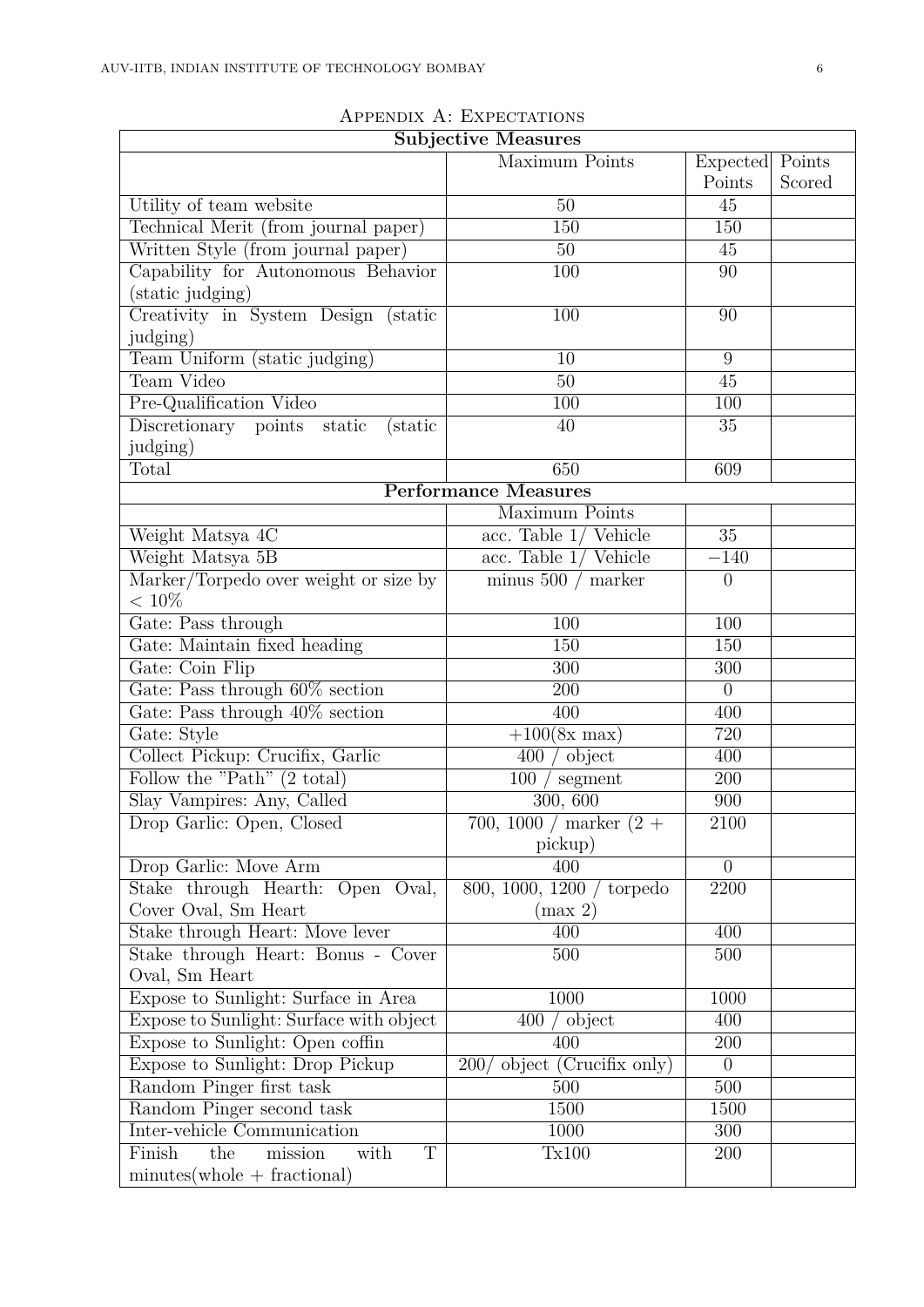| Component                            | Vendor                                  | Model/Type                             | Specs                                                                                                                | Cost (if new)  |
|--------------------------------------|-----------------------------------------|----------------------------------------|----------------------------------------------------------------------------------------------------------------------|----------------|
| <b>Buoyancy Control</b>              |                                         | <b>Buoyancy Stubs</b>                  |                                                                                                                      |                |
| Frame                                |                                         | Delrin and Aluminium frame             | Designed in-house                                                                                                    |                |
| <b>Waterproof Housing</b>            |                                         | Aluminium Hulls (6 hulls)              | Depth rating: 150ft                                                                                                  |                |
| <b>Waterproof Connector</b>          |                                         | Aluminium connectors                   | Designed in-house                                                                                                    | 100-150USD     |
| Thruster                             | Seabotix                                | <b>BTD150</b>                          | $2.9$ kgf                                                                                                            |                |
| <b>Motor Control</b>                 | <b>Dimension Engineering</b><br>LLC     | Syren-10                               | Voltage based DC motor<br>speed controller                                                                           | <b>50 USD</b>  |
| <b>High Level Control</b>            | Microchip Technology                    | Atmega 328p                            | Low-power CMOS 8-bit RISC<br>microcontroller capable of<br>achieving speed upto 1MIPS<br>per Mhz                     | 15 USD         |
| Actuators                            | Janatics                                | A51012025O                             | Stroke Length:25 mm                                                                                                  | <b>30 USD</b>  |
| Propellers                           |                                         |                                        |                                                                                                                      |                |
| Battery                              | Tattu                                   | <b>LiPo Battery</b>                    | 4 Cell and 10000 mAh x 2                                                                                             | 300USD         |
| Converter                            | <b>Texas Instruments</b>                | <b>PTN 78060</b>                       | 3A Wide Input Output<br>Adjustable Switching regulator                                                               | 20 USD         |
| Regulator                            | picoPSU                                 | 160-XR                                 | 160W 12V input DC-DC ATX<br>power suppy                                                                              | 40 USD         |
| CPU and GPU                          | Nvidia                                  | Jetson TX2                             | 128-bit ARM processor, 8GB<br>GPU, 256 cuda cores                                                                    |                |
| Internal Comm Network                | Microchip Technology,<br><b>CAN USB</b> | MCP 2515, MCP 2551, CAN USB            | 1 MB's operation limit                                                                                               | <b>150 USD</b> |
| <b>External Comm Interface</b>       |                                         | Ethernet                               | 10-100 Mb/s                                                                                                          |                |
| Programming Languages                | C++, Python                             |                                        |                                                                                                                      |                |
| Compass                              |                                         |                                        |                                                                                                                      |                |
| Inertial Measurement Unit (IMU)      | Microstrain                             | Gx3                                    |                                                                                                                      |                |
| Doppler Velocity Log(DVL)            |                                         |                                        |                                                                                                                      |                |
| Camera(s)                            | Logitech                                | Logitech c270                          | 720p/30fps                                                                                                           | 60 USD         |
| Hydrophones                          | Teledyne                                | <b>RESON Underwater TC Hydrophones</b> |                                                                                                                      |                |
| Manipulator                          |                                         |                                        |                                                                                                                      |                |
| Algorithms: vision                   | OpenCV, YOLO                            | Task position estimation               | Colour and shape detection,<br>Object detection from by<br>YOLO, parallel and sequential<br>processing, lens formula |                |
| Algorithms: acoustics                | FFTW                                    | Time difference of arrival             | Filtering in frequency domain,<br>and time domain                                                                    |                |
| Algorithms: localization and mapping | Orocos BFL                              | Kalman filter                          | Sensor fusion for localisation<br>and custom mapping                                                                 |                |
| Algorithms: autonomy                 |                                         | State machine and Planner              | Probablistic decision making<br>and mission planner                                                                  |                |
| Open Source Software                 |                                         |                                        |                                                                                                                      |                |
| Team Size (number of people)         | 40                                      |                                        |                                                                                                                      |                |
| HW/SW expertise ratio                | 2:1                                     |                                        |                                                                                                                      |                |
| Testing time: simulation             | 45-60 hrs                               |                                        | 3hrs/day, 15-20 days                                                                                                 |                |
| Testing time: in-water               | 36-45 hrs                               |                                        | 3hrs/day, 12-15 days                                                                                                 |                |

# Appendix B1: Component Specifications Matsya 4C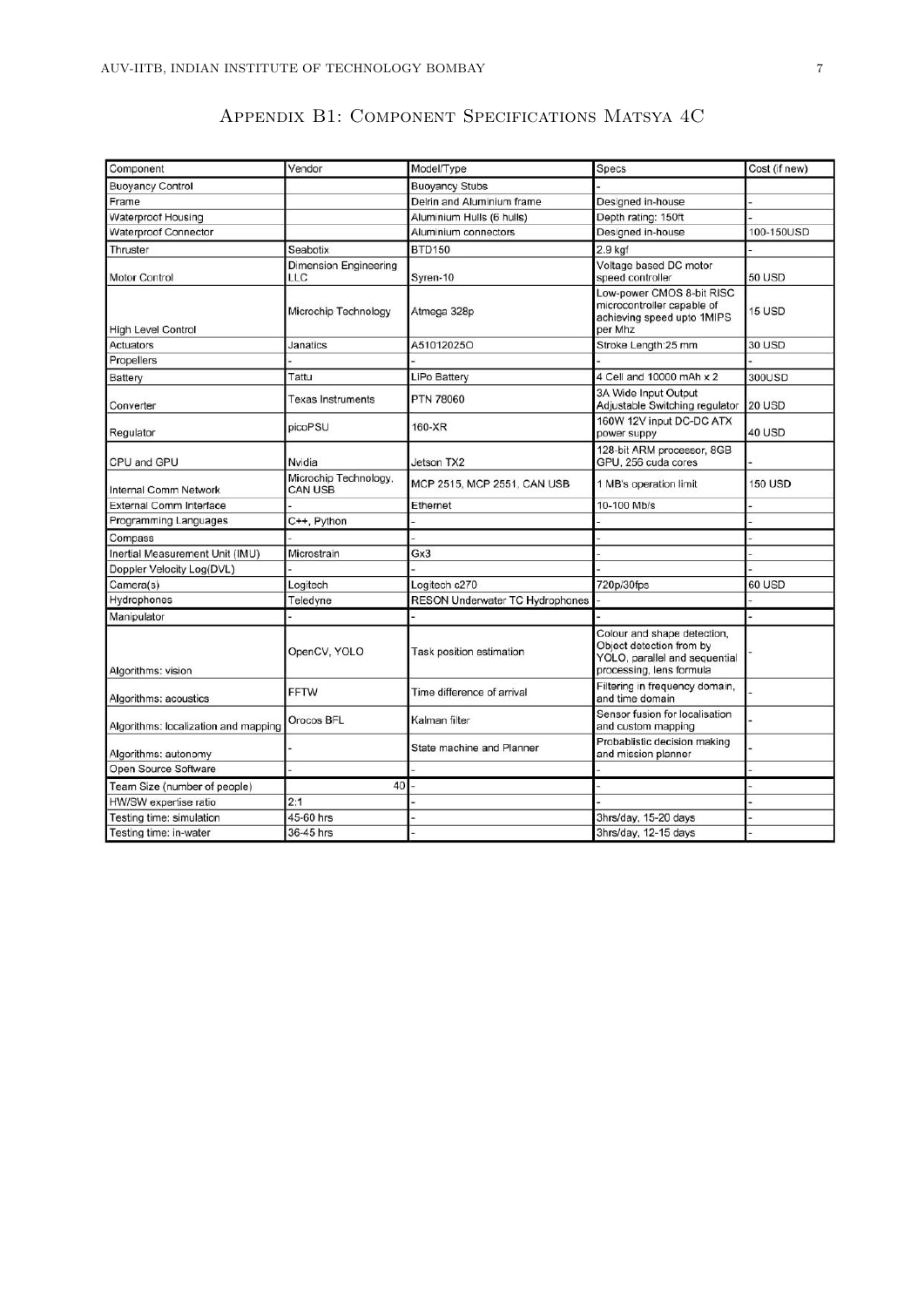|  | APPENDIX B2: COMPONENT SPECIFICATIONS MATSYA 5B |  |
|--|-------------------------------------------------|--|
|  |                                                 |  |

| Component                            | Vendor                                  | Model/Type                  | <b>Specs</b>                                                                                                         | Cost (if new)  |
|--------------------------------------|-----------------------------------------|-----------------------------|----------------------------------------------------------------------------------------------------------------------|----------------|
| <b>Buoyancy Control</b>              |                                         | <b>Buoyancy Stubs</b>       |                                                                                                                      |                |
| Frame                                |                                         | Aluminium Frame             | Designed in-house                                                                                                    | 750-800 USD    |
| <b>Waterproof Housing</b>            |                                         | Aluminium Hulls (6 hulls)   | Can theoretically withstand<br>pressures upto 150ft depth                                                            | 2000-2200 USD  |
| <b>Waterproof Connector</b>          |                                         | Aluminium connectors        | Designed in-house                                                                                                    | <b>150 USD</b> |
| Thruster                             | <b>Blue Robotics</b>                    | T200                        | 11 and 9.5 kgf forward and<br>backwards                                                                              | 1600 USD       |
| <b>Motor Control</b>                 | <b>Blue Robotics</b>                    | <b>Basic R3 version</b>     | 30A PWM controlled brushless<br>motor speed controller                                                               | <b>200 USD</b> |
| <b>High Level Control</b>            | Microchip Technology                    | Atmega 328p                 | Low-power CMOS 8-bit RISC<br>microcontroller capable of<br>achieving speed upto 1MIPS<br>per Mhz                     | 15 USD         |
| Actuators                            | Janatics                                | A51012025O                  | Stroke Length:25 mm                                                                                                  | 30 USD         |
| Propellers                           |                                         |                             |                                                                                                                      |                |
| Battery                              | Tattu                                   | LiPo Battery                | 4 Cell and 16000 mAh x 2                                                                                             | 400 USD        |
| Converter                            | <b>Texas Instruments</b>                | <b>PTN 78060</b>            | 3A Wide Input output<br>Adjustable Switching regulator                                                               | 20 USD         |
| Regulator                            | picoPSU                                 | 160-XR                      | 160W 12V input DC-DC ATX<br>power suppy                                                                              | 45 USD         |
| CPU                                  | Intel                                   | Intel i7                    |                                                                                                                      |                |
| GPU                                  | Nvidia                                  | Gaming GeForce GTX 1660     | GDDR5, 6GB, 120 Watts                                                                                                | 300 USD        |
| Internal Comm Network                | Microchip Technology,<br><b>CAN USB</b> | MCP 2515, MCP 2551, CAN USB | 1 MB's operation limit                                                                                               | <b>150 USD</b> |
| <b>External Comm Interface</b>       |                                         | Ethernet                    | 10-100 Mb/s                                                                                                          |                |
| Programming Languages                | C++, Python                             |                             |                                                                                                                      |                |
| Compass                              |                                         |                             |                                                                                                                      |                |
| Inertial Measurement Unit (IMU)      | Microstrain                             | Gx5                         |                                                                                                                      |                |
| Doppler Velocity Log(DVL)            | Teledyne                                | <b>Explorer DVL</b>         |                                                                                                                      |                |
| Camera(s)                            | <b>Allied Vision</b>                    | MakoG-234                   |                                                                                                                      |                |
| Hydrophones                          | Teledyne                                | RESON Underwater TC 4013    |                                                                                                                      |                |
| Manipulator                          |                                         | Developed in-house          | 2 DOF servo-operated arm,<br>pneumatic-driven end effector                                                           | 300-350 USD    |
| Algorithms: vision                   | OpenCV, YOLO                            | Task position estimation    | Colour and shape detection,<br>Object detection from by<br>YOLO, parallel and sequential<br>processing, lens formula |                |
| Algorithms: acoustics                | FFTW                                    | Time difference of arrival  | Filtering in frequency domain,<br>and time domain                                                                    |                |
| Algorithms: localization and mapping | Orocos BFL                              | Kalman filter               | Sensor fusion for localisation<br>and custom mapping                                                                 |                |
| Algorithms: autonomy                 |                                         | State machine and Planner   | Probablistic decision making<br>and mission planner                                                                  |                |
| Open Source Software                 |                                         |                             | In the near future                                                                                                   |                |
| Team Size (number of people)         | 40                                      |                             |                                                                                                                      |                |
| HW/SW expertise ratio                | 2:1                                     |                             |                                                                                                                      |                |
| Testing time: simulation             | 60-90 hrs                               |                             | 3hrs/day, 20-30 days                                                                                                 |                |
| Testing time: in-water               | 450-550 hrs                             |                             | 9-10 hrs/day, 50-55 days                                                                                             |                |